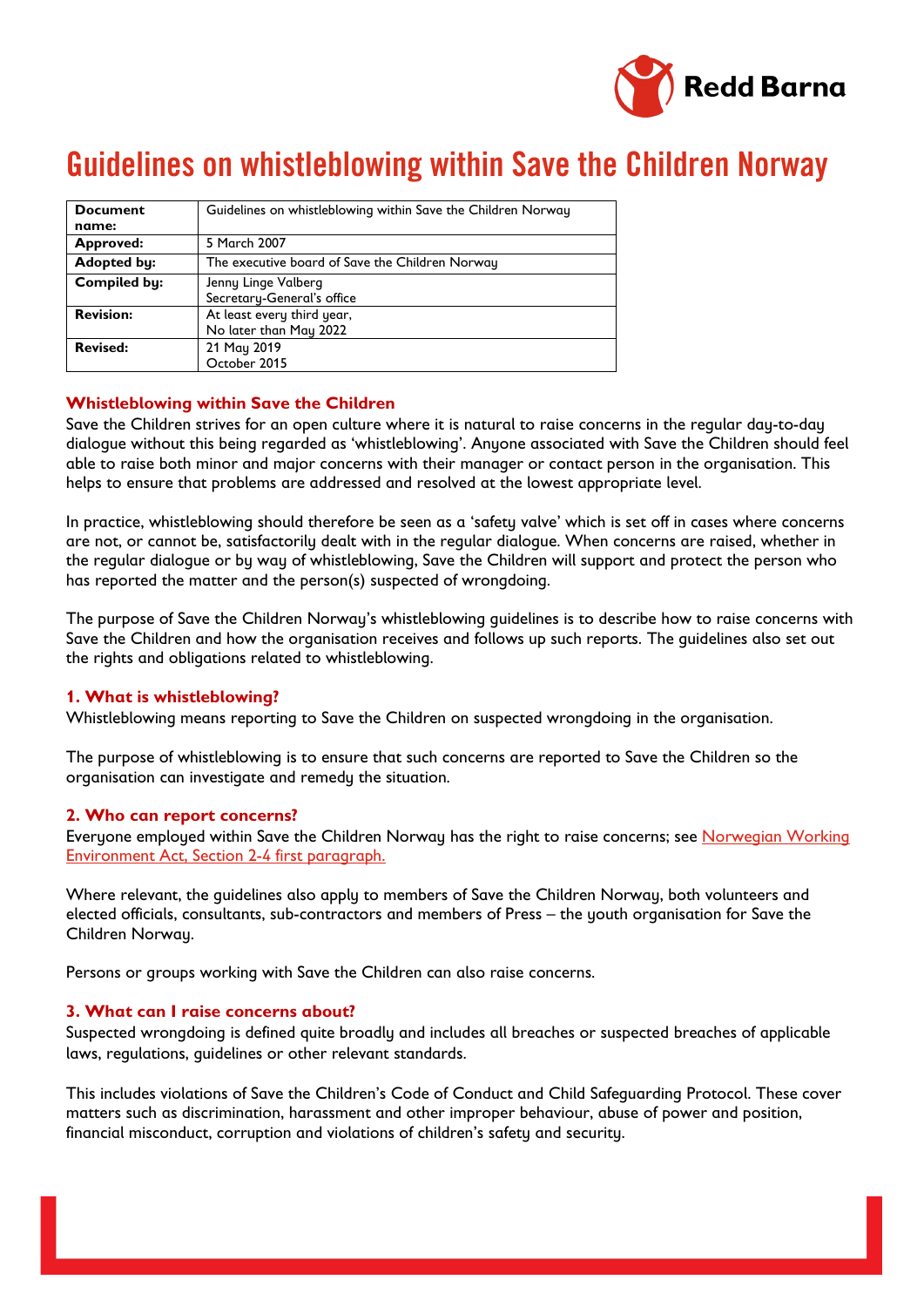Save the Children does not require the whistleblower to prove the truth of the allegation or that there has been any wrongdoing. It is sufficient to raise the concern in good faith and in a responsible manner. Save the Children will then investigate whether the concern relates to possible wrongdoing, and whether it should be treated as whistleblowing, a breach of the rules, a professional disagreement or an HR matter.

## **4. Am I entitled and obliged to raise concerns?**

Employees have the right to report suspected wrongdoing in the undertaking; see [Working Environment Act,](https://lovdata.no/dokument/NL/lov/2005-06-17-62#KAPITTEL_2)  [Section 2A-1.](https://lovdata.no/dokument/NL/lov/2005-06-17-62#KAPITTEL_2)

In certain situations, employees also have an obligation to report; see [Working Environment Act, Section 2-3.](https://lovdata.no/dokument/NL/lov/2005-06-17-62#KAPITTEL_2)  This applies to matters that could endanger life and health, matters related to harassment or discrimination in the workplace, and matters related to personal injury or illness that the employee believes to be caused by the job or by conditions in the workplace.

Save the Children generally prefers employees to raise concerns in the regular day-to-day dialogue, and for whistleblowing to act as a 'safety valve' which is set off in cases where concerns are not, or cannot be, satisfactorily dealt with in the ongoing dialogue.

If you are associated with Save the Children Norway in some way other than employment, then under Norwegian law, you have neither the right nor the obligation to raise concerns, but Save the Children is also happy to hear from people who are not covered by the Working Environment Act.

## **5. What are the requirements for whistleblowing?**

The [Working Environment Act,](https://lovdata.no/dokument/NL/lov/2005-06-17-62#KAPITTEL_2) Section 2A-1 stipulates that anyone reporting a concern must proceed responsibly. According to the Act, the employer bears the burden of proof that the concern has not been reported in a responsible manner.

## **6. How and to whom do I raise concerns within Save the Children?**

Reports to Save the Children should preferably be made in writing. Save the Children does not require anyone to report in a certain way or to a particular person, but recommends raising concerns as described in these guidelines to ensure that they are addressed in the best possible way.

#### 6.1. Employees

As a rule, employees should address their concerns to the whistleblowing manager at alert@reddbarna.no. Only the whistleblowing manager has access to this e-mail account.

If the whistleblower judges or believes there is reason to assume that the concern will not be satisfactorily handled by the whistleblowing manager, the matter may be escalated to the Secretary-General of Save the Children Norway or the chair of the executive board.

It is also possible to notify the trade union or the safety representative – however, they must then forward the report to Save the Children's whistleblowing manager or general management in an appropriate manner, to enable the organisation to follow up on it.

Persons who receive a report within Save the Children Norway must follow the organisation's guidelines on whistleblowing.

6.2. Other people associated with Save the Children

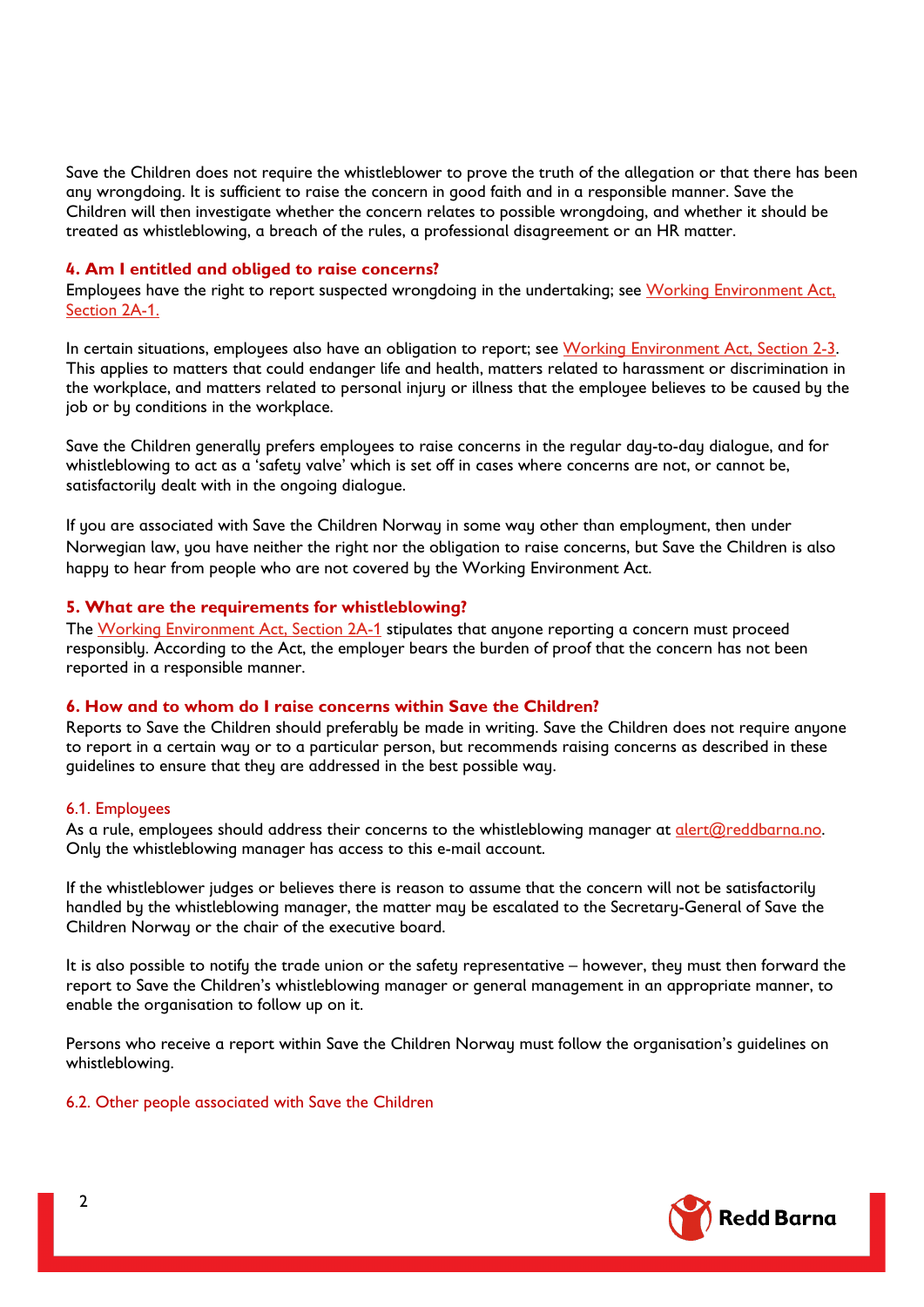Elected officials, members and volunteers, and other partners of Save the Children Norway should normally notify their contact person within the organisation. The contact person will then help them to bring the matter to the attention of the whistleblowing manager.

Where it is not desirable or possible to raise concerns via your contact person, the matter may be reported directly to the whistleblowing manager for Save the Children. Contact Information:

| <b>Channel</b> | <b>Contact Information</b>                                                  |
|----------------|-----------------------------------------------------------------------------|
| E-mail         | alert@reddbarna.no                                                          |
| Tel.           | +47 22 99 09 00                                                             |
|                | Ask the switchboard to put you through to the whistleblowing manager in the |
|                | Secretary-General's office.                                                 |
| By post        | Varslingsansvarlig (whistleblowing manager)                                 |
|                | Generalsekretærens stab                                                     |
|                | <b>Redd Barna</b>                                                           |
|                | Postboks 6902 St. Olavs plass                                               |
|                | 0130 Oslo, Norway                                                           |

# 6.3. External notification channels

It is also possible to notify the supervisory authorities or other public authorities (the Norwegian Labour Inspection Authority, the Norwegian Data Protection Authority, the police, child welfare services, etc.)

# **7. What should a report contain?**

Reports may be submitted in writing or orally, but people are encouraged to raise concerns in writing. The report should be as detailed as possible and should ideally include:

- Name (unless the matter has been raised anonymously)
- Reporting date
- What has been observed/experienced
- Time span (date and time of the observation/experience)
- Where the incident/action took place
- Any witnesses
- Any knowledge of previous cases involving the same person(s)
- Any documentation of the matter

If a report does not contain the information contained in these bullet points, Save the Children will attempt to obtain this information early in the process.

It is possible to raise concerns with Save the Children anonymously, but you are encouraged to declare your identity because it is more difficult to follow up on anonymous reports. Actions taken on the basis of anonymous reports are treated like other types of report, but it will not be possible to provide feedback to the whistleblower.

# **8. What principles apply to handling whistleblowers within Save the Children?**

All reports should be dealt with without undue delay and respectfully, thoroughly and correctly.

All matters should be handled in confidence. The identity of the whistleblower, the subject(s) of the alert and the other details of the case must not be disclosed to more people than necessary.

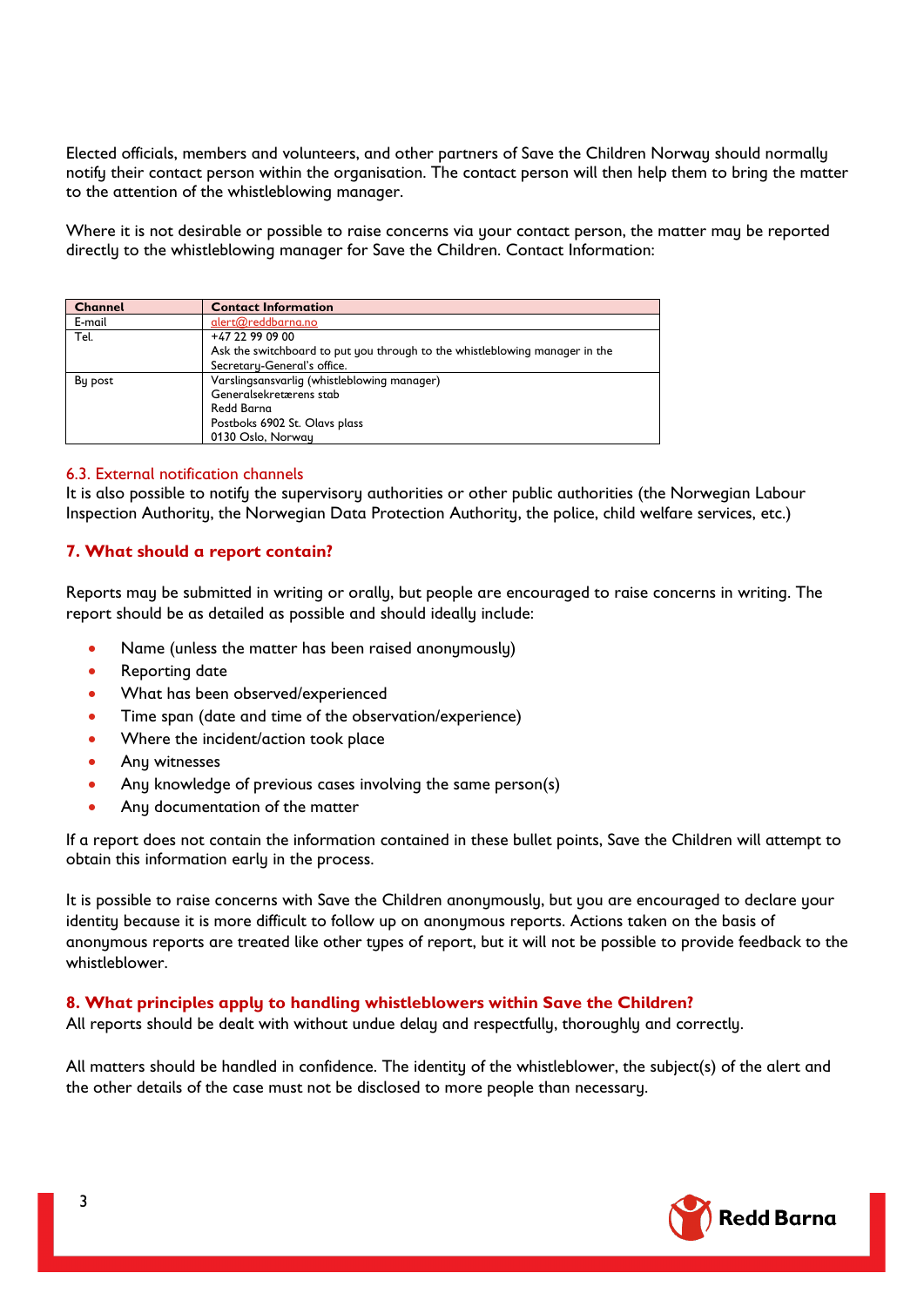Whistleblowing cases should be documented in a proper manner and in line with the applicable legislation and Save the Children's own rules.

Impartiality should be assessed according to the rules set out in Save the Children's statutes. In case of doubt as to impartiality, the person concerned should not assist in handling the report.

When a concern is raised, Save the Children, preferably the whistleblowing manager and the appointed administrator, will always hold an initial discussion with the whistleblower and the subject(s) of the report. The whistleblowing manager and the responsible line manager will then decide how the case should be handled.

#### 8.1. Safeguarding and following up on the whistleblower

Save the Children will safeguard the whistleblower. The whistleblowing manager should ensure that the person raising the concern receives confirmation that the report has been received. The person who has raised the concern should receive satisfactory feedback within a reasonable time, with details of how Save the Children intends to follow up on the report. The person who raised the alert should normally be told who has or will have knowledge of the report.

Whistleblowers have the right to present their side of the case. Whistleblowers may use an advisor or support person in meetings about the report.

Whistleblowers should be informed of progress. The person who raised the concern should be informed when the case has been closed, including cases where it is concluded that there are is nothing to suggest any wrongdoing.

Where necessary, Save the Children can offer psychosocial assistance and support to the parties in a whistleblowing case.

## 8.2 Safeguarding and follow-up on the subject(s) of the report

Save the Children will safeguard the person(s) concerned in the report, referred to below as the *subject(s)*. Subjects should be informed of the report and receive satisfactory information on how Save the Children intends follow up on the matter. This also applies in cases where it turns out, after initial inquiries, that the report arises out of a misunderstanding or does not involve any wrongdoing. Subjects will generally be told who has, or will receive, knowledge of the report.

Subjects have the right of access to the allegations of wrongdoing and to other personal data collected about them. They also have the right to put their side of the case and must be given reasonable time and opportunity to make a statement and answer any accusations (the 'right of reply'). Subjects have the right to use an advisor or support person in meetings about the report.

Subjects must be informed of progress. Subjects should be notified when the case has been closed, including cases where it is concluded that there is nothing to suggest any wrongdoing.

Where necessary, Save the Children can offer psychosocial assistance and support to the parties in a whistleblowing case.

#### 8.3. Where improper or criminal activity is detected

Where improper or criminal activity is detected, or where the organisation has reason to suspect this may have occurred, Save the Children will take matters further with the police, the child welfare services or some other public authority.